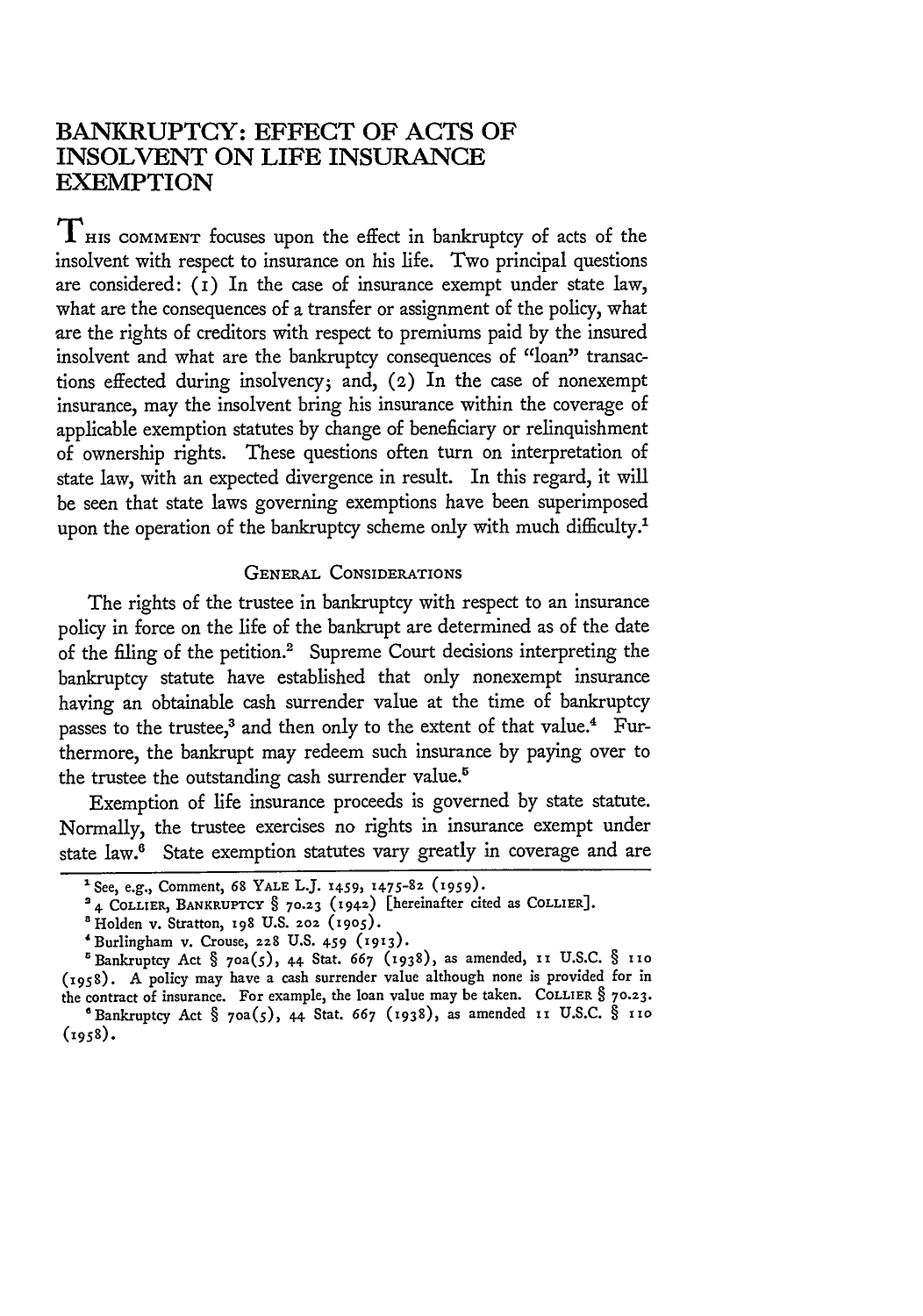impossible of classification.<sup>7</sup> In general, these statutes limit the exemption to policies payable to spouses, children, and dependents.8 Thus, in most states, a policy payable to the estate of the insured is a general asset subject to claims of creditors.<sup>9</sup> However, some statutes expressly provide that even these policies are exempt.'0

In jurisdictions in which insurance payable to the insured's estate is nonexempt, the trustee can obtain title to insurance payable to a third party if the policy gives the insured the right unilaterally to change the beneficiary. The trustee accomplishes this by exercising the insured's right to change the beneficiary,<sup>11</sup> making the policy payable to the insured's estate. The insurance thus becomes an asset subject to creditors' claims.<sup>12</sup>

In summary, an insurance policy on the life of the bankrupt may be brought into the estate in bankruptcy, subject to severe limitations. In most jurisdictions, only policies payable to the insured's estate or policies subject to unilateral change of beneficiary by the insured become assets of the estate in bankruptcy. In many instances, however, the scope of exemption statutes is not well defined. Problems concerning acts of the insolvent insured with respect to his insurance are illustrative of the present confusion and divergency in the law.

#### INSURANCE EXEMPT UNDER STATE LAW

Cases involving exempt insurance have presented the courts with recurring questions. Does a transfer of insurance by an insolvent that wonld otherwise be avoidable as a fraudulent conveyance affect the exempt status of his insurance? May creditors of an insolvent insured

" <sup>1</sup> Bankruptcy Act § 7oa(3), 64 Stat. **26 (195o),** ii **U.S.C.** § ixoa(3) **(1958).**

**<sup>12</sup>**See note *9 supra;* COLLIER § **70.23 n.44.** Of course, this procedure would bc unavailing in the states listed in note io *supra.* Also, the trustee's recovery is limited to the outstanding cash surrender value.

Several states have enacted legislation exempting insurance payable to spouses and dependents, even though the insurance contract allows the insured to change the beneficiary. ME. REV. **STAT.** *ANN.* ch. 6o, § 44 (1954)5 *N.Y.* INS. LAWS § *166.* In other jurisdictions the broad provisions of the subsisting statutes have been construed to uphold the exemption. Jean v. Davis, 280 Fed. **706** (8th Cir. **1922);** G. P. Farmer Coal & Supply Co. v. Albright, **9o** N.J. Eq. **122, 1o6** Atl. 545 **(1919).**

<sup>&</sup>quot;See generally COLLIER § **6.165 25 VA.** L. REV. 588, **589-90 (1939) ;** *5* **COUCH,** ON INSURANCE § 29:117 (2d ed. 1960) [hereinafter cited as COUCH 2d].<br>
<sup>8</sup> COUCH 2d § 29:124.<br>
<sup>9</sup> COUCH 2d § 29:140 n.6.

<sup>&</sup>lt;sup>10</sup> These jurisdictions include Florida, Iowa, Louisiana, Maine, Mississippi, New Hampshire, North Dakota, South Dakota, and Tennessee. See **COUCH 2d** § **29:140 n.75** I **GLENN, FRAUDULENT CONVEYANCES AND PREFERENCES** §§ **182, 183 (rev.** ed. **1940)** [hereinafter cited as **GLENN].**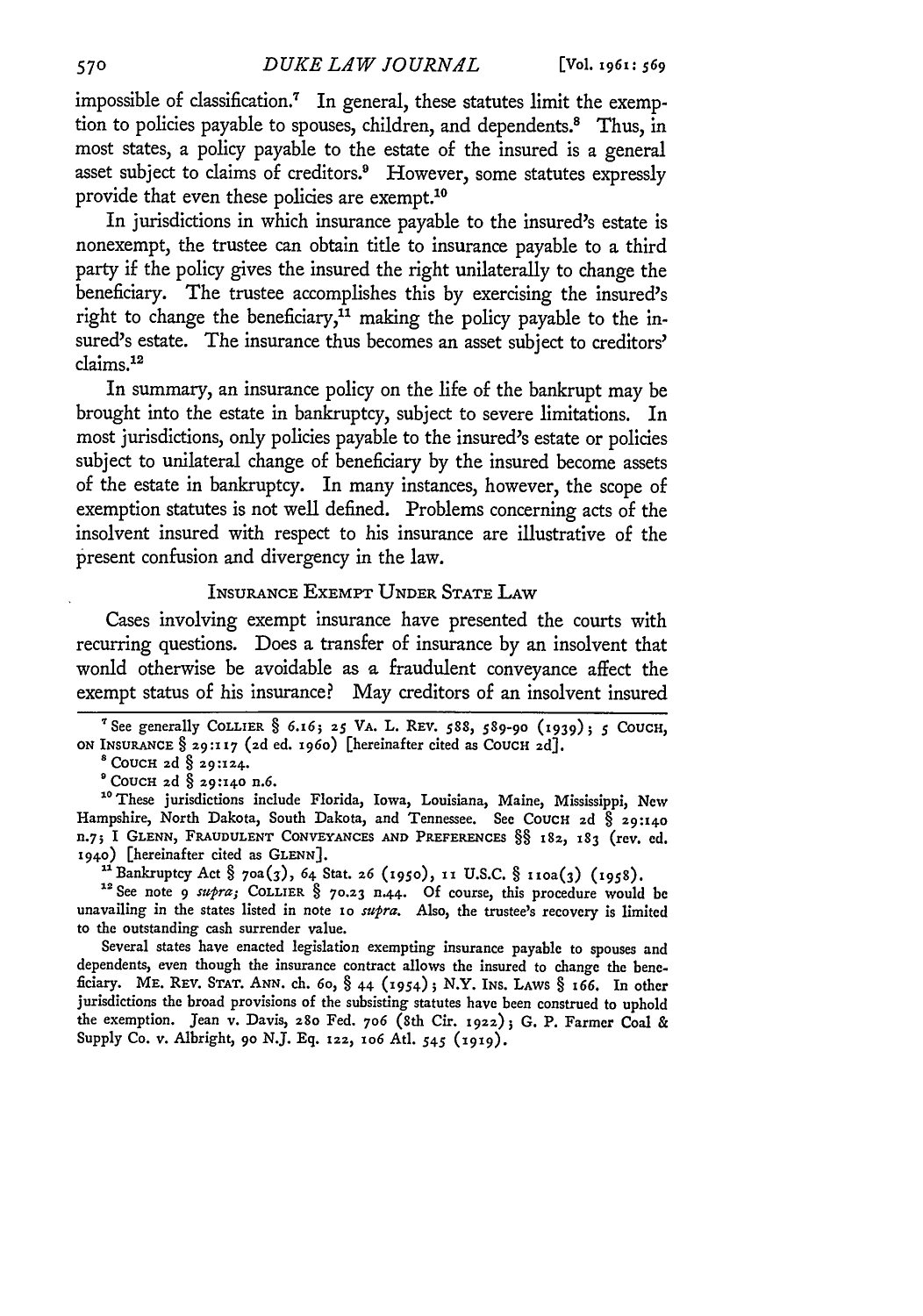recover premiums paid on exempt insurance during insolvency? What are the bankruptcy consequences of "loan" transactions accomplished during insolvency? These problems remain unsettled, largely because of the multiplicity of applicable state law. Also, the courts do not agree on the effect of Bankruptcy Act provisions in this area.

#### *A. Fraudulent Conveyance of Exempt Property*

As previously noted, the trustee in bankruptcy does not acquire title to the bankrupt's exempt property. In addition, the fraudulent conveyances provision of the act expressly excludes exempt property.<sup>13</sup> However, section 6, as amended by the Chandler  $Act<sub>14</sub>$  provides that the bankrupt may not claim an exemption in fraudulently transferred property that is recovered by the trustee "under this Act for the benefit of the estate. $10^{15}$  The decisions and the commentators disagree over the effect of this statutory amendment on the life insurance exemption. Collier states that "a fraudulent assignment or concealment of life insurance policies with a cash surrender value, if set aside, will destroy the bankrupt's right to claim that such are exempt under  $\S$  6 and  $\S$  70a.<sup> $108$ </sup> Collier does not discuss the circumstances that will allow the trustee to set aside such a transfer. Section 6, read literally, seems to give the trustee rights that are expressly denied him in other sections of the  $act.^{17}$  In order to avoid such a result, section 6 has been construed<sup>18</sup> as complementary to section 70e( $i$ ),<sup>19</sup> which allows the trustee to avoid all transactions

<sup>13</sup> Bankruptcy Act §  $67d(1)(a)$ , as amended, 52 Stat. 875, 11 U.S.C. § 107(d)(1)  $(a)$  (1958).

**14 52** Stat. 847 **(1938)-**

<sup>16 *i*c</sup>§ 6, Exemptions of Bankrupts. This Act shall not affect the allowance to bankrupts of the exemptions which are prescribed by the laws of the United States or by the State laws in force at the time of the filing of the petition in the State wherein they have had their domicile for the six months immediately preceding the filing of the petition, or for a longer portion of such sixth months than in any other State: *Provided, however,* That no such allowance shall be made out of the property which a bankrupt transferred or concealed and which is recovered or the transfer of which is avoided under this Act for the benefit of the estate, except that, where the voided transfer was made by way of security only and the property recovered is in excess of the amount secured thereby, such allowance may be made out of such excess."

**16 COLLIER § 70.z3.**

**1?** Bankruptcy Act §§ 67d(i) (a), 7oa.

**"In 68 YALE** LJ. **1459,** 1489 **(1959),** it is asserted that the § **6** proviso added by the Chandler Act, together with  $\S$  70e(1), only serves to provide a standard rule of bankruptcy distribution in the few states where creditors may set aside conveyances of exempt property.

**1** Section 7oe(i) states: "A transfer made or suffered or obligation incurred **by** a debtor adjudged a bankrupt under this Act which, under any Federal or' State law applicable thereto, is fraudulent as against or voidable for any other reason **by** any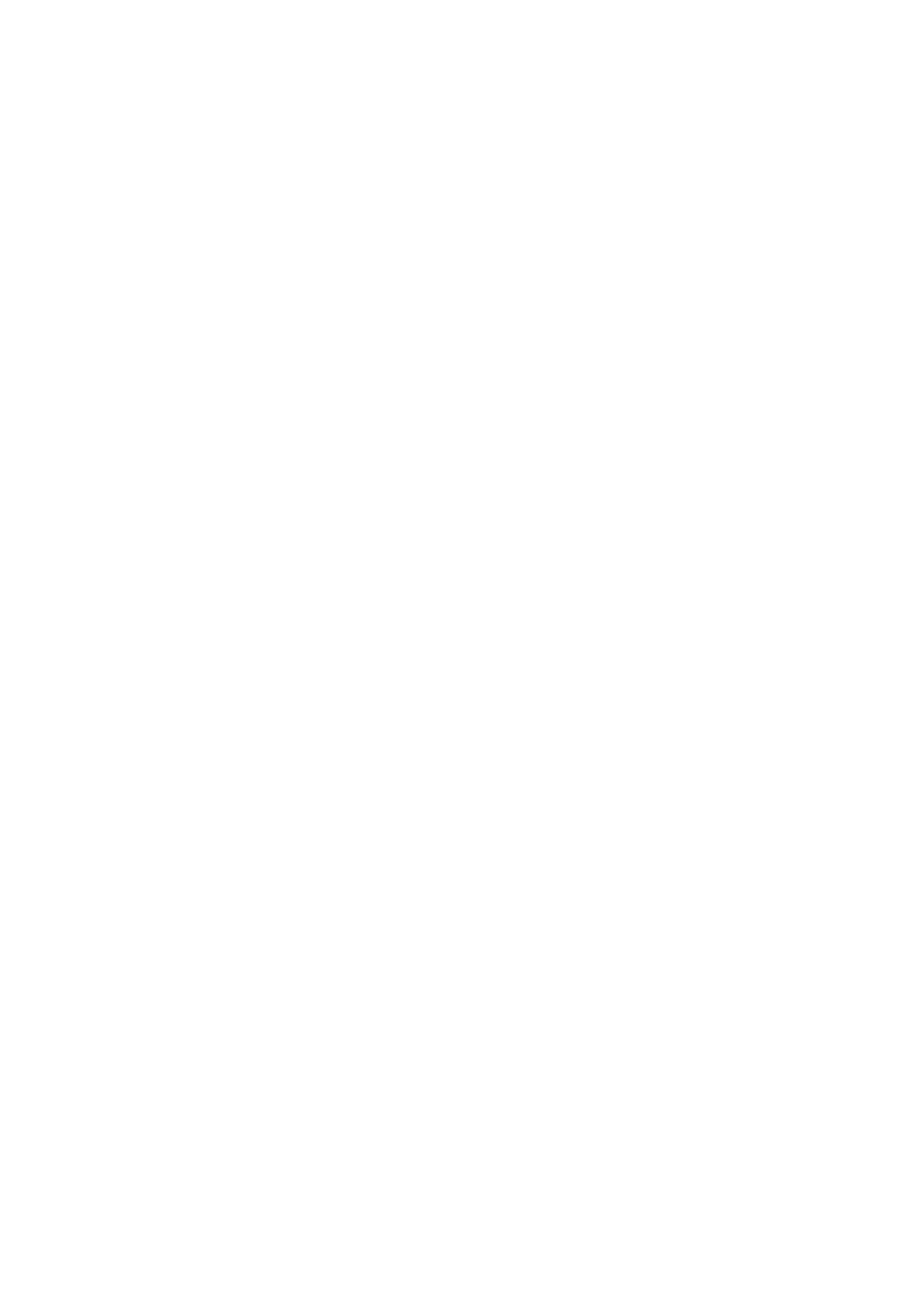the insured's wife was assigned to a creditor and reassigned to the wife. Creditors of the insured contended that the policy had lost its exempt status. The applicable South Carolina fraudulent conveyance statute made *every* conveyance with intent to hinder, delay, or defraud void as to creditors affected thereby. The court, however, construing this statute in connection with the state exemption statute, held the proceeds exempt.

Cases applying the section 6 proviso to homestead exemptions are equally inconsistent. In *Gardner* **v.** *Johnson,28* the court utilized a waiver theory in holding that a fraudulently conveyed homestead was not exempt from creditors' claims. Moreover, the court allowed the trustee to go directly against the grantee to recover the property. In a case involving similar facts, the Michigan Supreme Court, declaring that the homestead exemption is an absolute right, held that the fraudulently conveyed property of the debtor could not be subjected to creditors' claims. 29 The Court of Appeals for the Tenth Circuit recently held that although a transfer of a homestead to a creditor in payment of an antecedent debt contained all the elements of a voidable preference under section  $60a(1)$  of the Bankruptcy Act the trustee could not recover the property from the transferee because the property in question was exempt under Oklahoma law.<sup>30</sup> The dissent, asserting that this decision is contrary to the rule that the status and rights of bankrupt's creditors are determined as of the filing of the petition, maintained that the exemption is personal to the bankrupt and should not be allowed to a transferee.<sup>31</sup>

The failure of courts to agree on the extent to which exemptions will be honored may reflect a more basic conflict of opinion over the social purposes of bankruptcy. The section 6 proviso should be effectuated to the extent that the bankrupt is not allowed to claim an exemption in recovered property if such property is not "absolutely" exempt but is one of several articles out of which the bankrupt is entitled to choose his exemptions. For example, if the applicable state statute exempts one automobile and the debtor owns two automobiles, the most valuable of which he fraudulently conveys to his neighbor, he should not be allowed to reap the benefit of the trustee's endeavors by substituting in

*a'* **Id.** at **883.**

<sup>28</sup>**195 F.zd 717** ( 9th Cir. 1952), *reversing* **In re** Johnson, **97** F. **Supp. 779 (S.D.**

Cal. **951). 2'9** Cross **v.** Commons, **336 Mich.** *665, 59* **N.W.zd** 41 **(-953)** (quoting **6 AM. JuR.** *Bankruptcy §§* **'111-13).** Compare Branchfield **v. McCulley, 231 P.zd** *771* **(Ore. 1951).**

**<sup>&</sup>quot;Rutledge v.** Johansen, **270 F.zd** 881 (oth **Cir. 1959).**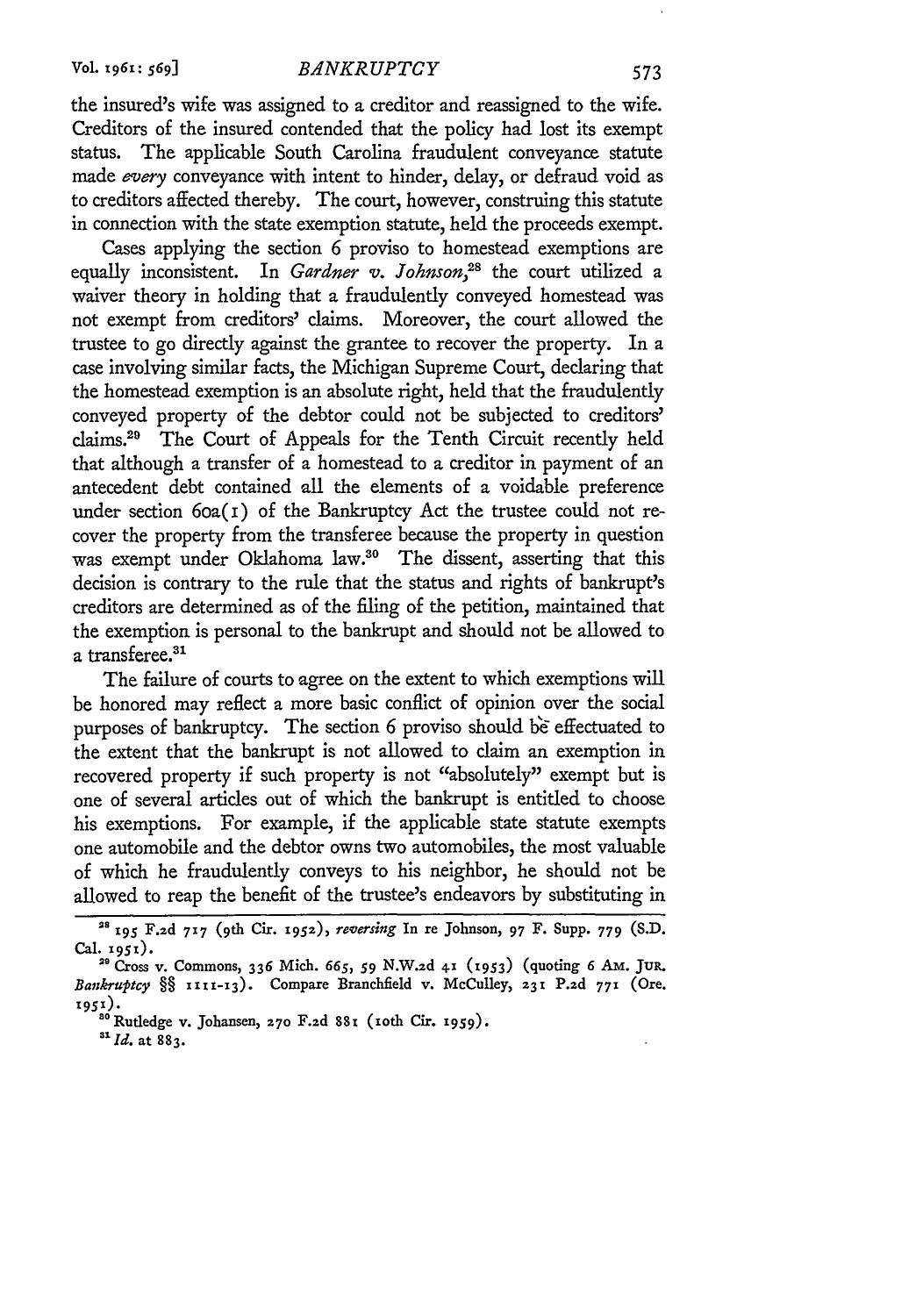his exemption schedule the recovered auto for the less valuable one. The applicability of section 6 to this situation is unquestioned.

In the case of property that is "absolutely" exempt, however, applicability of the proviso is not so certain. A strong argument can be made for not imposing restrictions on the debtor's right to transfer exempt property, and the frequently enunciated rule that exemption statutes should be liberally construed<sup>32</sup> supports such a position. On the other hand, those who contend that exemptions are not a right but are "acts of legislative grace" require strict adherence to the statutory requirements.<sup>33</sup> Courts espousing this position seem to maintain an attitude of "caveat debtor." Other courts engage in judicial obscuration by asserting that the debtor who fraudulently conveys exempt property "waives" his right of exemption.<sup>34</sup> The real question is: Does the debtor have a right to "fraudulently" convey property that is inherently exempt?

### *B. Premium Payments Made During Insolvency*

The development of rules governing premium payments during insolvency lucidly portrays the increased attention paid to the social consequences of bankruptcy. If life insurance is to be accorded a preferred position within the bankruptcy scheme, the insolvent must be allowed to continue to pay premiums in order to keep in force his highlyregarded insurance protection. However, creditors' rights should not be disregarded in the process. Judicial attempts to balance these conflicting equities have produced divergent results. Early decisions held that payment of premiums during insolvency made out a prima facie case of fraud.<sup>35</sup> As late as 1940, the weight of authority, absent statutory provision, considered premiums paid while insolvent as fraudulent and allowed creditors to recover those premiums from the proceeds of the policy.36 However, there has long existed contrary opinion. In 1888, the Supreme Court, in *Central Bank of Washington v. Hume,"7* ruled that absent specific circumstances showing fraudulent intent the payment of premiums by an insolvent in order to keep in force insurance payable to his wife and children was not fraudulent. The obvious policy underlying this position is that a debtor, although insolvent, should be

574

**<sup>&</sup>quot;** *E.g.,* Schwartz v. Holzman, 69 **F.2d** 814 **(2d** Cir.), *cert denied,* **293 U.S.** *56S* (1934). See generally **COUCH 2d** § **29:117.**

*<sup>&</sup>quot; Cf.* Holden v. Stratton, **x98 U.S. 202 (1905).**

<sup>&</sup>lt;sup>34</sup> E.g., Gardner v. Johnson, 195 F.2d 717 (9th Cir. 1952).

*<sup>85</sup> E.g., In re* Goodchild, so F. Supp. **491** (E.D.N.Y. **1935).**

<sup>&</sup>lt;sup>36</sup> GLENN § 177a (citing cases).<br><sup>37</sup> 128 U.S. 195 (1888).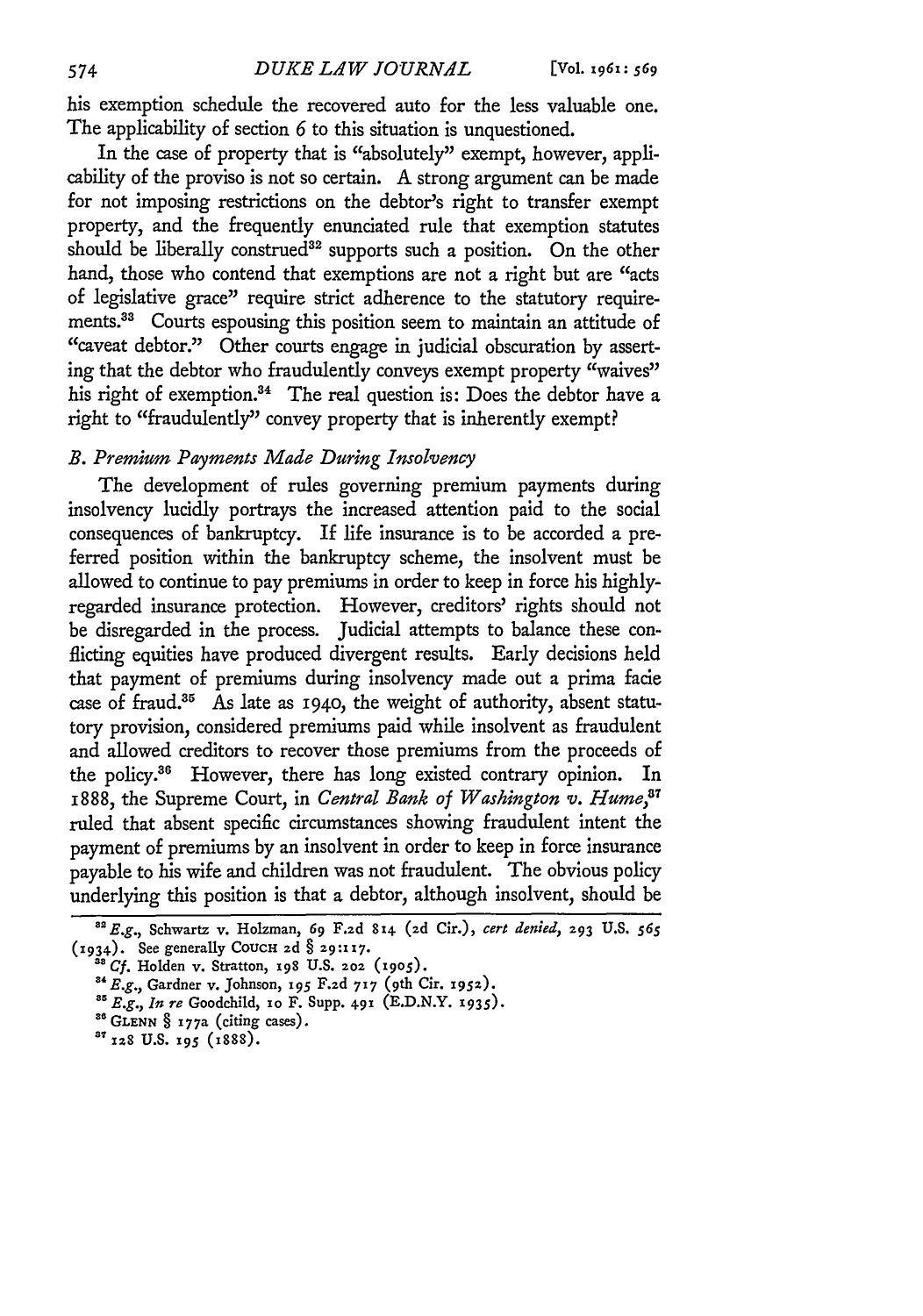permitted, even encouraged, to insure his life in a reasonable amount to protect his family. This is the majority view today.<sup>38</sup>

The "reasonable" amount of insurance that can be maintained during insolvency varies from state to state. Some statutes simply state that premiums paid in fraud of creditors are recoverable with interest; other jurisdictions specifically limit the amount of insurance that may be maintained or place a ceiling on allowable premium payments.<sup>39</sup> While neither criterion is free from problems, the former "premiums paid in fraud" standard is preferable to the latter inflexible "rule of thumb." A few courts have disallowed relief to creditors despite a showing of actual fraudulent intent; 40 others support the contention that premiums paid during insolvency are fraudulent in law, even though the insurance is made exempt by statute.<sup>41</sup>

Even in those jurisdictions requiring proof of fraudulent intent, the quantum of proof necessary varies substantially. Generally, it must be shown that the debtor actually intended to defraud the complaining creditors.<sup>42</sup> The procuring of an unreasonably large amount of insurance during the period prior to bankruptcy, however, has been held to be evidence of constructive fraud.<sup>43</sup> In contrast, one court held that a creditor seeking relief must prove fraud in the inception of the contract and must show that the beneficiary and the insurance carrier were parties to the fraud!<sup>44</sup>

Assuming that the trustee can prove fraudulent intent, what remedies are available to him? The problems presented by an attempt to superimpose a state-created remedy designed to effectuate state law upon an entirely different federal concept are exemplified here. While at least one jurisdiction has disallowed the exemption where the premiums were fraudulently paid,<sup>45</sup> most states allow defrauded creditors to recover premium payments, with interest, out of the proceeds of the insurance. There is no problem here if the policy matures before or during administration of the estate in bankruptcy. However, in all

<sup>&</sup>lt;sup>38</sup> COUCH 2d § 29:145 n. 18

**<sup>&#</sup>x27;**

**<sup>9</sup> VANCE, INSURANCE 745** nn.16-19 **(2d** ed. **1930). "E.g.,** Greiman v. Metropolitan Life Ins. Co., **96 F.2d 823 ( <sup>3</sup> <sup>d</sup>**Cir.), *cert. denied* **305 U.S. 6o6** (938) **;** *In re* Silansky **21** F. Supp. **41 (E.D.** Pa. **1937).**

<sup>&</sup>lt;sup>41</sup> COUCH 2d § 29:146 n.2. The cases cited by Couch are older decisions of questionable authority today.

**<sup>&#</sup>x27; <sup>2</sup> COUCH** zd **§ 29:148.**

*<sup>&#</sup>x27; <sup>3</sup> E.g., In re* Newberger, a F. Supp. *685* (W.D. Okla. **1932).**

<sup>&</sup>quot;San Jacinto **Bldg.,** Inc. v. Brown, 79 **S.W.2d** 164 (Tex. Civ. App. **1935).**

<sup>&#</sup>x27; <sup>5</sup> Lazarus v. Alphin, x8 Ark. 267, **46 S.W.2d 11o4 (932).**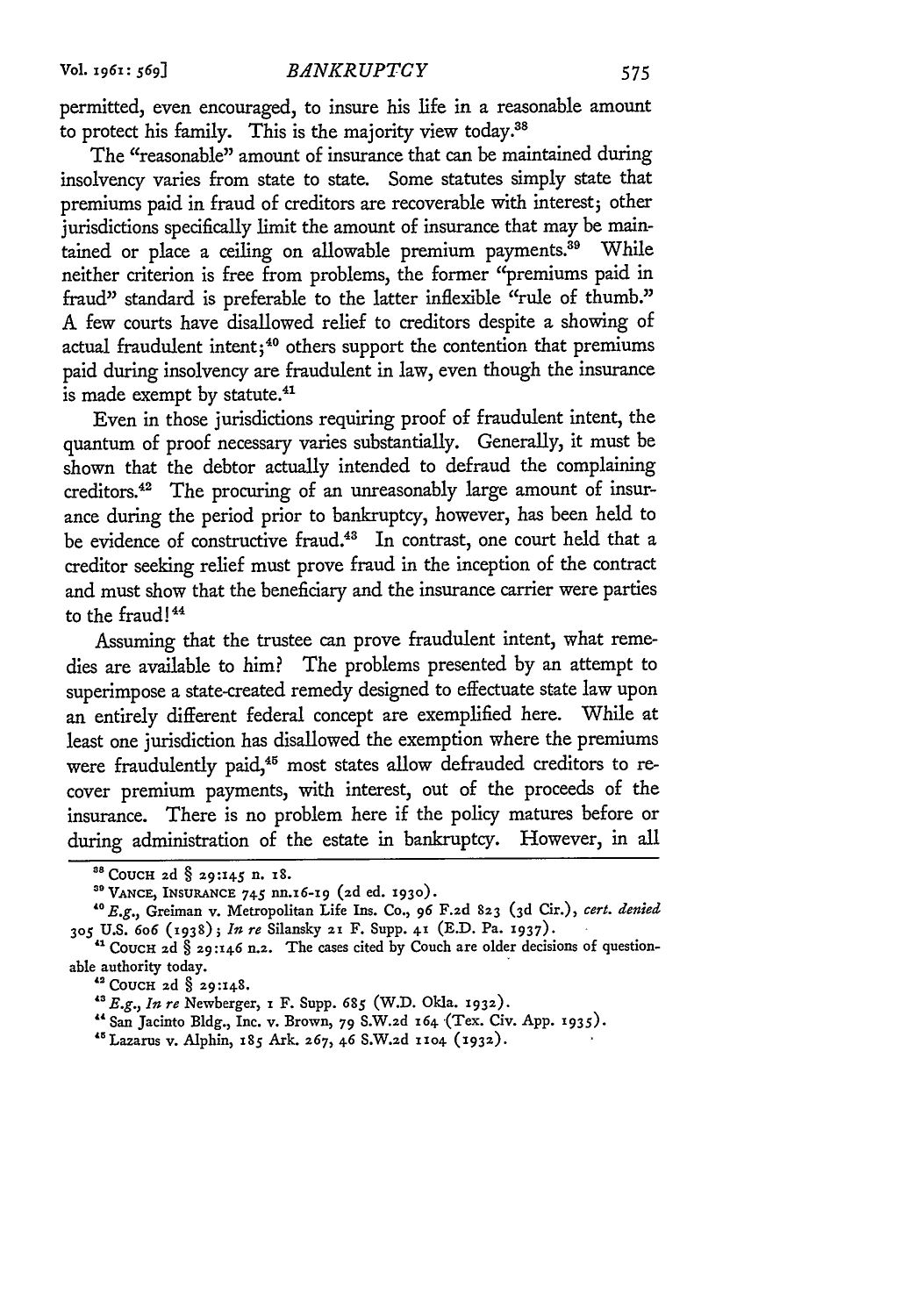other situations the trustee is in the position of having a remediless right, since the term "proceeds" almost universally has been held to include only proceeds payable at maturity.<sup>46</sup>

Here, again, conflicting equities must be balanced. The bankrupt should not be required to surrender his insurance protection in order to satisfy claims that may be insubstantial when compared with the value of the protection that would be lost. $47$  On the other hand, the trustee should be allowed to secure all assets that are available under law. Yet, he cannot postpone administration of the estate in bankruptcy until the death of the insured bankrupt. Indeed, such a course of action would defeat an important function of bankruptcy.

Neither of these unsatisfactory solutions is necessitated. The bankrupt should be given a choice, similar to that allowed under section  $70a(5)$ . In this instance, he would be allowed to "borrow" enough on the exempt insurance to satisfy the trustee's claim based on fraudulent premium payments. If the bankrupt's equity in the policy has been exhausted, then, under the reasoning of *Burlingham v. Crouse,48* the claim based on the insurance should be extinguished. The proposed rule could be enacted by Congress, thereby assuring uniform application in bankruptcy.

## *C. "Loan" Transactions Effected During Insolvency*

*H* takes out insurance on his life making *W* the beneficiary. The proceeds are exempt under applicable state law. Subsequently, while insolvent, *H* "borrows" \$io,ooo on the policy. Are the proceeds of this transaction exempt from the bankrupt estate?

In considering this question, it must be kept in mind that a "loan" on

insolvent were no longer insurable.

**A8 228** U.S. **459 (1x93)-** In *Burlingham,* the Supreme Court held that the trustee's right in nonexempt insurance was limited to the outstanding cash surrender value of the policy.

<sup>&</sup>lt;sup>46</sup> This seems to be well-settled. In Greiman v. Metropolitan Life Ins. Co., 96 F.zd **823 (3d** Cir.), *cert. denied* **305** U.S. 6o6 **(1938),** the Court of Appeals, following New Jersey law, held that the trustee could not recover fraudulently paid premiums out of cash surrender value, the court intimating that this policy provides a haven for fraud. In Doethlaff v. Pennsylvania Mut. Life Ins. Co., **117** F.2d **582** (6th Cir.); *cert. denied* **33** U.S. *579* **(i94x),** the trustee got one step further, having obtained an order of the district court requiring the insurance company to refund premiums paid during insolvency. The Court of Appeals reversed, holding that "proceeds" did not include cash surrender value. *Contra, In re* Goodchild, **1o** F. Supp. 491 (E.D.N.Y. **1935)** (decided under superseded New York statute). See generally **COUCH 2d** §§ **29: 149-51.** "7 This would be especially true during the early years of a policy's life or if the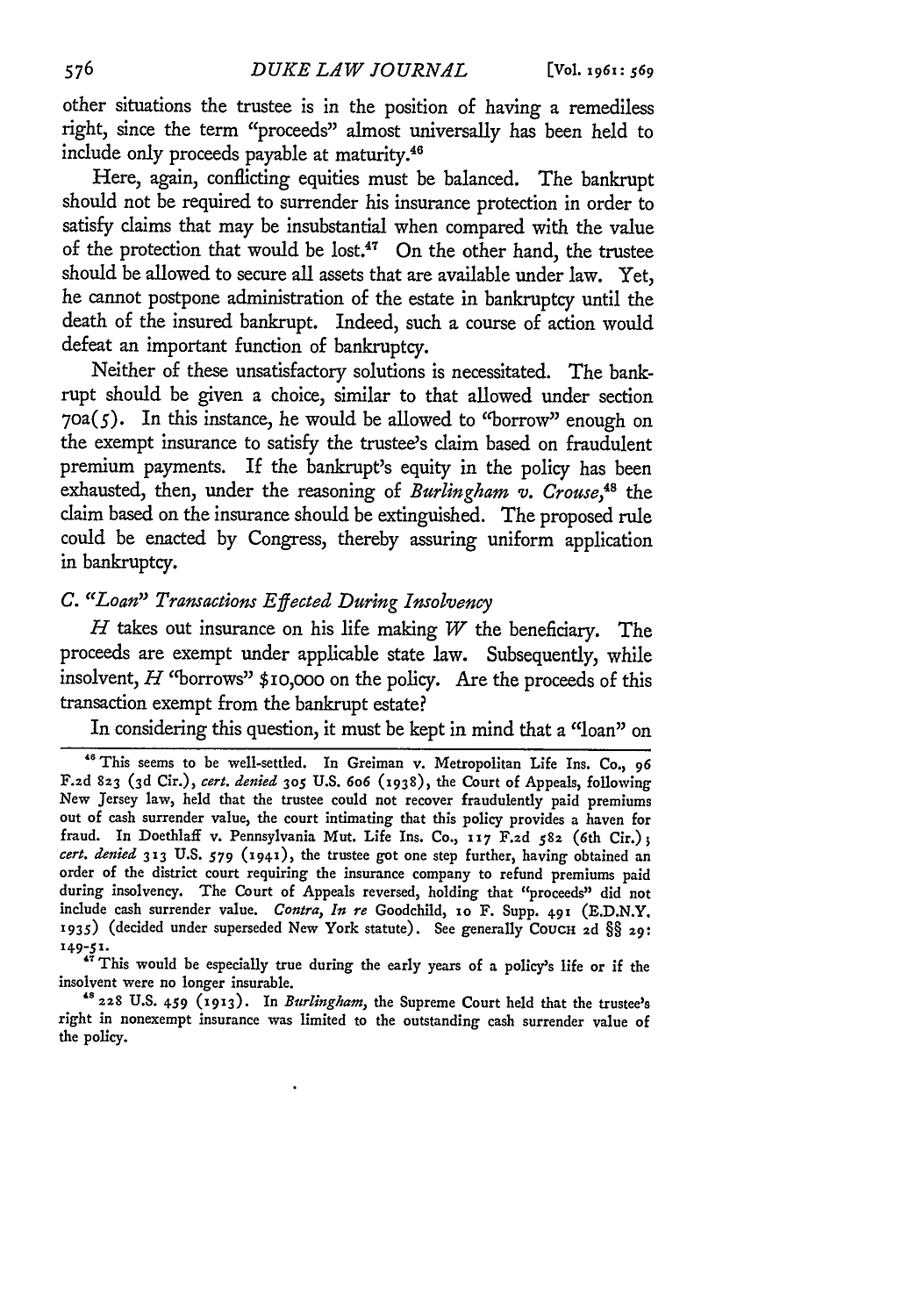a life insurance policy does not result in the normal debtor-creditor relationship. Rather, the amount of the loan represents a part of the insured's equity in the policy and is, in reality, an advancement. The insured borrower is not obligated to repay the amount advanced. Indeed, most life insurance "loans" are never repaid.

Glenn, answering the above hypothetical in the negative, asserts that the proceeds of a loan are not exempt.49 However, at least one case is contra. *In* re *Basak0* is a classic illustration of the difficulty that courts often encounter in attempting to correlate the many facets of insurance law with bankruptcy. In this case the bankrupt "borrowed" \$45,000 on an exempt life insurance policy. The trustee petitioned the referee for an order directing the bankrupt to turn over the \$45,000 and the policies in question. The referee dismissed the petition, and the district court affirmed. The court, relying on precedent involving trustees' actions to secure the cash surrender value of exempt policies,<sup>51</sup> held that the applicable Pensylvania statute exempted loan proceeds in the hands of the bankrupt.<sup>52</sup> The statute speaks in terms of "net amount payable."<sup>53</sup> Obviously, the exemption of the proceeds of the insurance at maturity should have been honored. But, why should the bankrupt be allowed to circumvent the policy behind bankruptcy by exempt "borrowing" on exempt insurance? Patently, such **a** result encourages conduct that tends to defeat the purpose of the insurance exemption-to provide for the family of the bankrupt after his death. Decisions like *Basak* vividly point up the need for careful, detailed, uniform codification of exemption law.<sup>54</sup>

**"GLENN** § **ISO.**

r2PA. **STAT. ANN.** tit. **40,** § **517** (1954). "The net amount payable under any policy of life insurance or under any annuity contract upon the life of any person, heretofore or hereafter made for the benefit of or assigned to the wife or children or dependent relatives of such person, shall be exempt from all claims of creditors of such person arising out of or based upon any obligation created after the passage of this act, whether or not the right to change the named beneficiary is reserved by or permitted to such person."

 $^{55}$ Note 46 supra.

"A recent New York decision, Tanges v. Schonbrun, 196 N.Y.S.zd **381** (Sup. Ct. **1959),** held that under New York law (N.Y. INs. LAws § 166) loan proceeds in the

**IS** iz F. Supp. *z78* (M.D. Pa. **1935).**

**<sup>&</sup>quot;** The court relied on *In re* Phillips, 7 F. Supp. **807** (M.D. Pa. **1934),** stating: **"A** similar question, if not the same question was before this court in Re Phillips . . . *? iz* F. Supp. at **279.** It is true that both cases involved the question of whether insurance proceeds payable to a trustee in trust for insured's wife and children were exempt. However, *Phillips* did not present the question of exemption of loan proceeds paid to the bankrupt insured.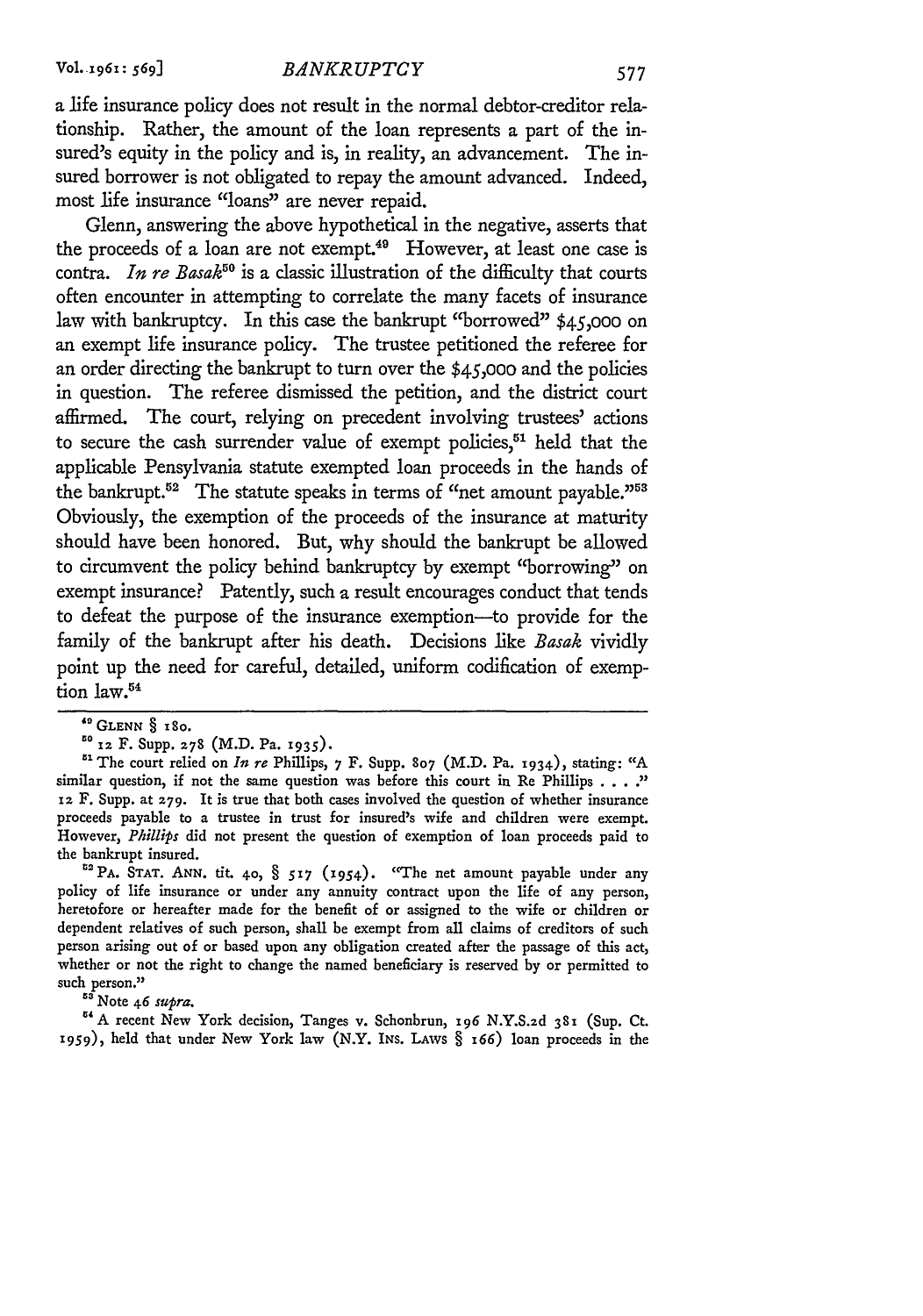Most of the cases dealing with "loan" transactions have involved the repayment during insolvency of a prior loan.<sup>55</sup> As in cases involving premiums paid during insolvency, assets used to repay a loan on exempt insurance are recoverable by the trustee only if fraudulent intent of the debtor in repaying the loan is proven. Several New York cases provide a convenient vehicle for tracing the development of this rule. In *In re* Hirsh,<sup>56</sup> the federal district court held that repayment of "loans" and payment of advance premiums during insolvency and shortly before bankruptcy proceedings were begun was presumptively fraudulent and barred confirmation of a composition plan. The question of recovery of the loan proceeds was not before the court. *In re Yaeger*<sup>57</sup> involved a similar factual situation; however, the court held that the bankrupt's repayment of the "loan" did not allow the trustee to secure the policy as an asset of the estate in bankruptcy. Both of these cases were decided under the prior New York exemption statute.<sup>58</sup>

In *Schwartz v. Seldon*,<sup>59</sup> decided under subsisting New York law,<sup>60</sup> the court held that the bankrupt's repayment of a loan on exempt insurance could not be attacked in the absence of evidence of actual intent to defraud.<sup>61</sup> The court disallowed the trustee's claim to the cash surrender value of the policy. $62$ 

Assuming the requisite fraudulent intent can be proven, should such a determination destroy the bankrupt's exemption? Keeping in mind that the avowed purpose of the life insurance exemption is to protect deserving beneficiaries, it would seem that every effort should be made to keep the protection intact. Viewed in this light, it becomes apparent

*<sup>58</sup>*N.Y. INS. LAWS § 55a. **<sup>o</sup>***i53* F.zd 334 **(2d** Cir. 1945). *<sup>0</sup>*N.Y. **INS.** LAWS § 166(d).

*"1* On another exempt policy, the bankrupt bad obtained **\$675.66** from the insurance company in consideration of a reduction in the face value of the policy from \$io,ooo to \$5,ooo. He applied this money to repayment of the loan in the other policy. The court upheld the transaction, stating that "no actual intent to defraud can be found from the mere transferring from one exempt fund to another exempt fund." **153 F.2d** at 337.

*<sup>62</sup>Zccord, In re* Silansky, **21** F. Supp. **41 (E.D.** Pa. **1937)** (repayment of loan on exempt policy with nonexempt money valid in absence of "extrinsic fraud").

hands of the debtor were not protected. The court fined the bankrupt for contempt for failing to turn over the proceeds of the loan.

<sup>&</sup>lt;sup>55</sup> To the extent that loan proceeds are nonexempt, these cases are similar to those discussed *infra* in which nonexempt assets are converted into exempt status on the eve on

<sup>&</sup>lt;sup>3</sup><sub>4</sub> F. Supp. 708 (S.D.N.Y. 1933).

<sup>&</sup>lt;sup>57</sup> 21 F. Supp. 324 (W.D.N.Y. 1937).<br><sup>58</sup> N.Y. INS. LAWS § 55a.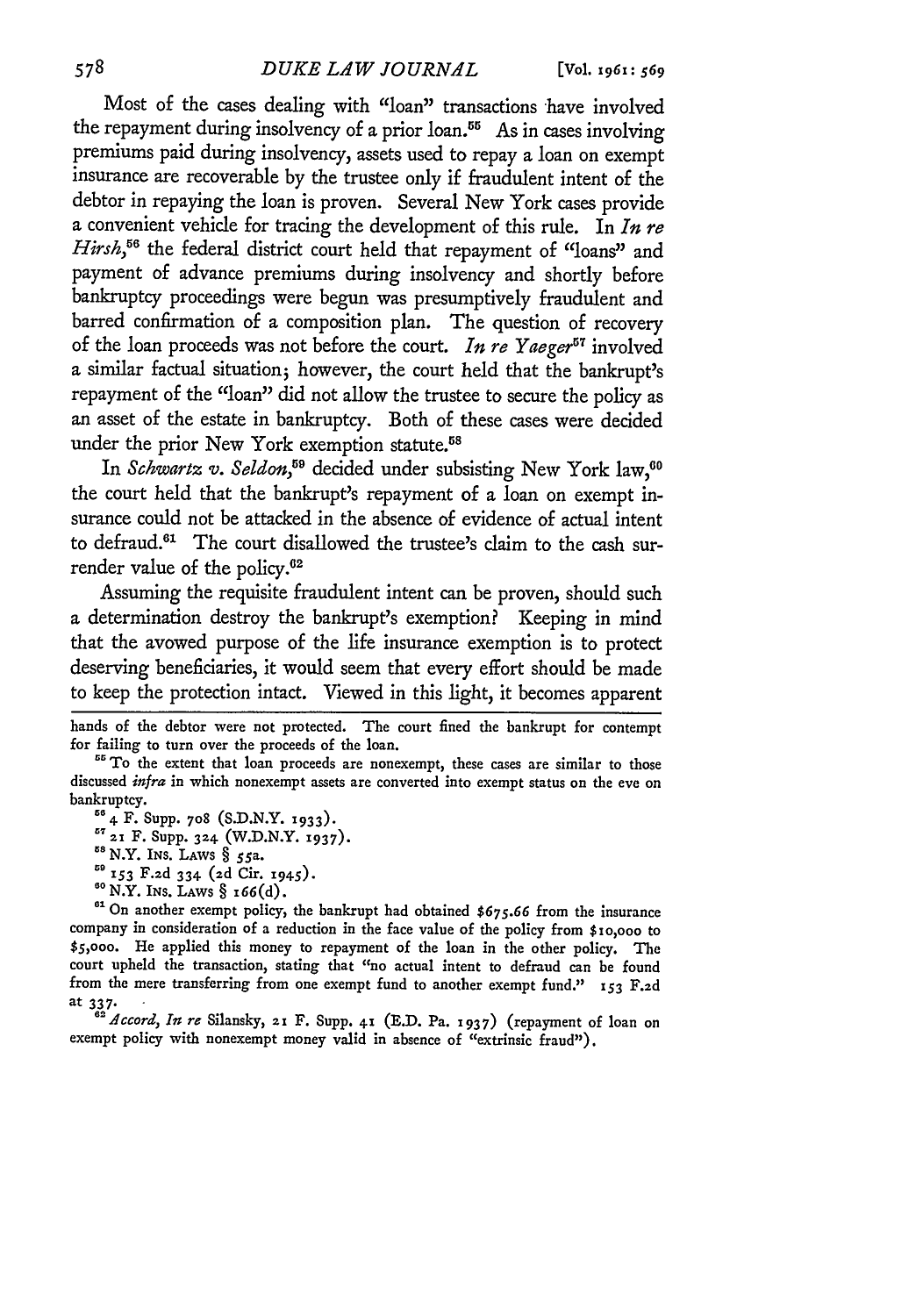that the ability of the insured to exhaust this protection is inconsistent with the theory of the exemption. Perhaps the Bankruptcy Act should be amended to disallow exemption of insurance on which the bankrupt has the right unilaterally to borrow. Of course, he can be denied discharge under the present law,<sup>63</sup> but this does not satisfy creditors' immediate rights. If the exemption were denied where the bankrupt has such a right, the beneficiary, not the bankrupt, would be prejudiced. However, the bankrupt could redeem the policy under section  $70a(5)$  of the act.

In the situation in which the bankrupt repays a loan on exempt insurance in fraud of creditors, perhaps the trustee should be allowed to recover the payment out of the bankrupt's *personal* exemptions. Such a result, however, would require a delicate balancing of conflicting equities. Since there would be no problem if the loan situation were not allowed, the suggested federal denial of the exemption seemingly would be an equitable solution; although, implementation of such a provision would be difficult.64

#### CONVERSION OF **NONEXEMPT INSURANCE** DURING INSOLVENCY

Changes in judicial and legislative attitude toward acts of insolvents in converting nonexempt assets into exempt status reflect a more general change of philosophy with regard to exemptions. The older decisions held that a conversion of this type by an insolvent was "clearly a fraudulent conveyance."<sup>65</sup> Other cases have held that such a transaction is presumptively fraudulent.<sup>66</sup> Today, under the general rule, a change of beneficiary which has the effect of bringing the policy within the statutory exemption cannot be attacked as fraudulent, even though the insured was insolvent at the time.<sup>67</sup> This is subject to the qualification that proof of actual fraud of creditors will allow relief. The cases do

<sup>&</sup>quot;Bankruptcy **Act** § 14c(4), **5z** Stat **850 (938), 11 U.S.C.** § 32c(4) (1958).

**<sup>&</sup>quot;** Obviously, life insurance contracts are not usually written in contemplation of bankruptcy. Rather, the flexible policy which allows the insured to draw on his investment during his lifetime is much more acceptable to the prospective applicant. It is doubtful whether a policy with no loan provision would be acceptable to the trade or to the insured, unless, of course, the policy is written in contemplation of bankruptcy.

**<sup>&</sup>quot;** E.g., Aetna Nat'l Bank v. Manhattan Life Ins. **Co., 24** Fed. *769* **(S.D.N.Y. 1885). See** generally **GLENN** § **177** *n.75.*

<sup>&</sup>quot;E.g., Catchings v. Manlove, **39** Miss. **655,** *668* (1861) ("not necessary .. .to aver that the conveyance or assignment was made with a fraudulent intent.") <sup>er</sup> COUCH 2d § 29:145.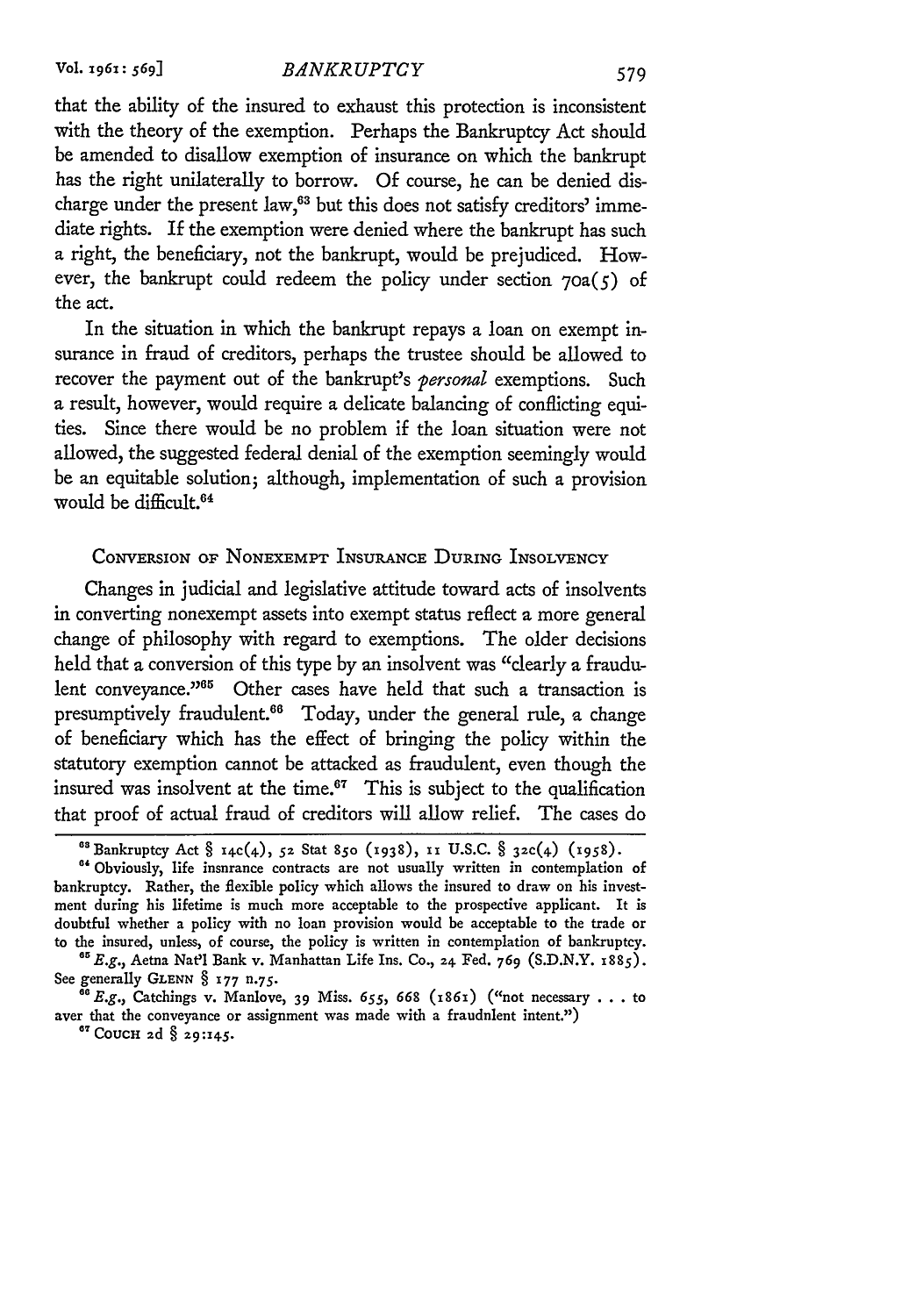not clearly indicate the quantum of proof necessary;<sup>68</sup> again, state law comes into play.

The effect of acquisition of exempt assets on the eve of bankruptcy has also been presented in hearings on discharge. In *In re Feynman,"* the Court of Appeals for the Second Circuit affirmed the order of the district court denying a discharge on the ground that the bankrupt had fraudulently transferred an insurance policy to his wife one month prior to filing a voluntary petition in bankruptcy. Judge Learned Hand, speaking for the court, stated: "Even though **...** the policy had no surrender value, the result is the same, for at that time **...** the bankrupt could not have reclaimed it under section 70a(5).<sup>370</sup> In another discharge proceeding,<sup>71</sup> however, the Court of Appeals for the Eighth Circuit held that the district court erred in denying a discharge on the ground that the bankrupt had traded non-exempt cattle for exempt hogs while insolvent and within four months of voluntary bankruptcy. The court held that the fact of the transfer alone was not sufficiently indicative of a fraudulent purpose on the part of the bankrupt.<sup>72</sup>

Judicial difference of opinion on the question of pre-bankruptcy conversions possibly reflects a more basic conflict over the status of exemptions in bankruptcy law. If exemptions are considered to be absolute rights, then it should make no difference when or in what manner the bankrupt's property is made exempt. If, on the other hand, exemptions are "acts of legislative grace" and the bankrupt must have equity's scrubbed hands before he can avail himself of the state's benevolence, then the courts should scrutinize carefully the conduct of the debtor before bankruptcy. In the light of reality and expediency, it is believed that exemptions should be absolute-and absolutely reasonable. A corollary is that they be uniform.<sup>73</sup> In the case of life insurance, congressional reform is especially needed. Life insurance exemptions reflect sound public policy and should be given effect. However, state exemption statutes governing insurance have "grow'd" like Topsy, with

**<sup>68</sup>**In La Borde v. Farmers State Bank, ix6 **Neb.** 33, **2z5** N.W. *559* **(1927),** the court held that the Nebraska statute did not exempt insurance in which debtor made his wife beneficiary two days before his death and in contemplation thereof. In Kirkpatrick v. Johnson, **197** Fed. **235** (S.E.D. Pa. x9z2), the court held that a voluntary assignment by an insolvent was presumed to be fraudulent as against the trustee and allowed the trustee to recover the cash surrender value of the policy. **69 77** F.2d **320** (zd Cir. **1935).**

<sup>&</sup>lt;sup>71</sup> Forsberg v. Security State Bank, 15 F.2d 499 (8th Cir. 1926).

 $1d.$  at 502.

<sup>&</sup>quot;See generally Comment, **68** YALE L.J. *x459,* **1514 (1959).**